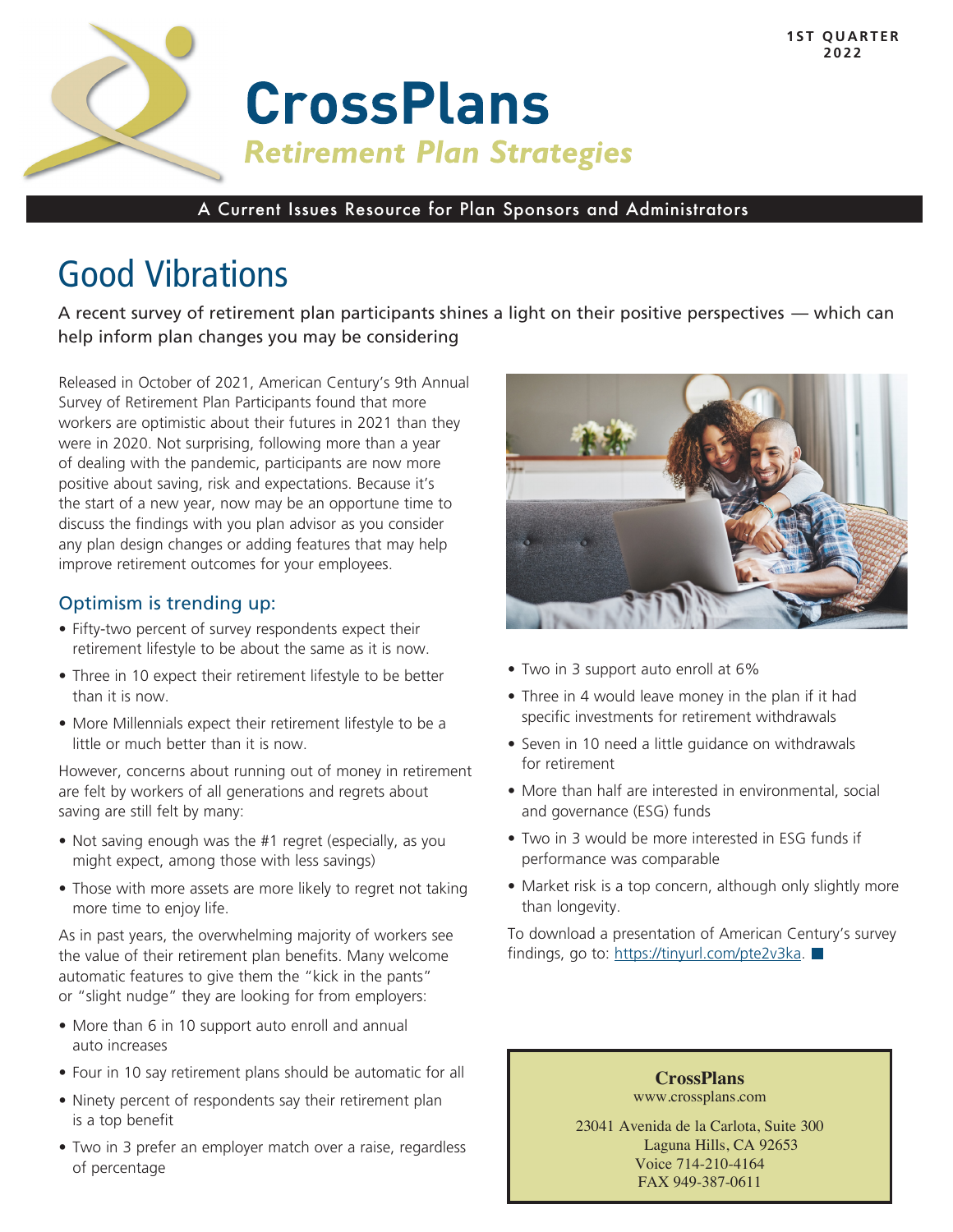# Combatting Cybersecurity Threats

Nearly one-third of retirement plan recordkeepers expect to increase their cybersecurity staff, according to a recent survey

According to findings in the latest *Cerulli Edge U.S. Retirement Edition*, the threat of retirement account fraud has increased in recent years — particularly during the remote work environment. As a result, 31% of plan recordkeepers intend to increase staffing capacity to address cybersecurity initiatives.



According to the Cerulli report, the Internet Crime Control Complaint Center of the Federal Bureau of Investigation reported 791,790 cybercrime complaints in 2020 — a 69% jump in total complaints from 2019. Cybersecurity crimes in 2020 resulted in financial losses of more than \$4 billion. Although many recordkeepers have not experienced a data breach yet, many believe it's just a matter of time as the techniques employed by cybercriminals get more sophisticated. One fraud surveillance expert at a large defined contribution (DC) recordkeeper suggested to Cerulli that older participants tend to be the most frequent targets for cyberattacks, partly because they typically have higher account balances than younger employees, but also because criminals may perceive them to be less technologically savvy than younger participants.

Implementing new technologies, such as biometric log-in credentials like thumbprints or facial recognition, is one part of building an effective cybersecurity practice. To prove effective, Cerulli suggests that providers will need to play an active role in encouraging participants to adopt these technologies and enhance the security of their accounts and personal information on their own. Moreover, recordkeepers should look to evaluate the

cybersecurity practices of the service providers with whom they exchange or share participant data.

In April, the U.S. Department of Labor (DOL) released cybersecurity guidance for recordkeepers, plan fiduciaries and participants. The guidance includes tips for plan sponsors to evaluate the cybersecurity practices of recordkeepers and other retirement plan service providers and tips plan sponsors and/or service providers should relay to plan participants for their part in keeping their accounts safe (in June, the DOL began conducting retirement plan cybersecurity audits). In addition, the SPARK Institute published cybersecurity best practices last July, which provide specific recommendations for mitigating retirement account fraud. The report offers suggested practices to be implemented by plan fiduciaries, participants and service providers with regard to authenticating accounts, establishing and re-establishing account access, protecting contact data and communications, conducting fraud surveillance and developing custom reimbursement policies.

## Web Resources for Plan Sponsors

Internal Revenue Service, Employee Plans **www.irs.gov/ep**

U.S. Department of Labor, Employee Benefits Security Administration **www.dol.gov/ebsa**

> 401(k) Help Center **www.401khelpcenter.com**

PLANSPONSOR Magazine **www.plansponsor.com**

BenefitsLink **www.benefitslink.com**

Plan Sponsor Council of America **www.psca.org**

Employee Benefit Research Institute **www.ebri.org**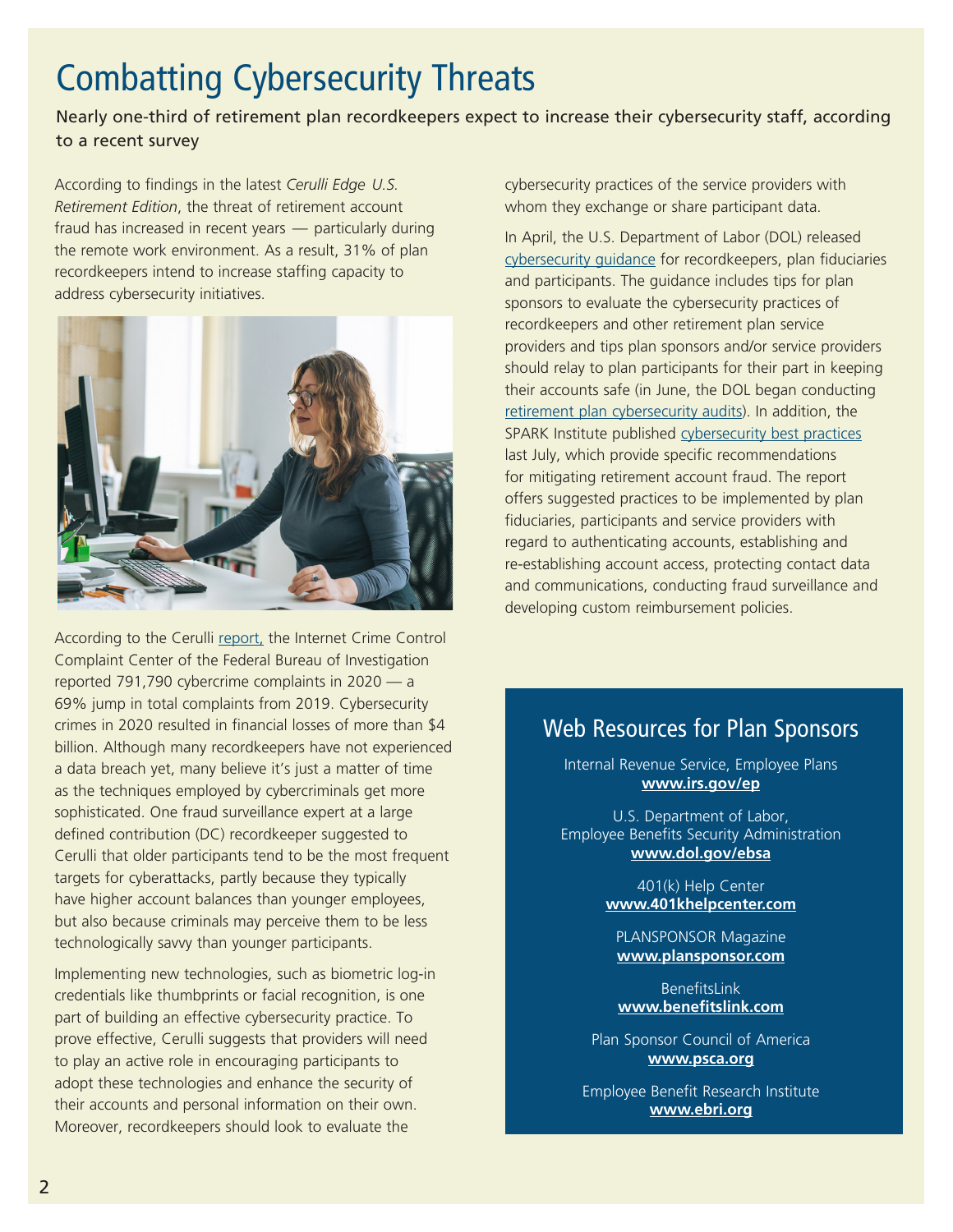Plan Sponsors Ask...

**Q: We are considering adding a financial wellness program as part of our retirement plan benefit program. Unfortunately, there isn't a lot in the budget to work with right now. Any ideas on how we might approach it?**

A: As you probably know, workers are becoming increasingly interested in financial wellness education that can help reduce financial stress and prepare them for economic uncertainty. In fact, a recent survey by Brightplan revealed that when employees ranked employer-sponsored benefits, "financial wellness" was consistently ranked higher than workplace standards like healthcare and vacation time — and was only surpassed by "salary."

Here are two activities to consider before launching a financial wellness education program in the workplace:

**Conduct an employee survey.** Employees should be formally surveyed to get a sense of what they need to feel supported as they continue to return to their prepandemic lives. Employees should be specifically asked in which areas of their personal finances they would most value employer support — such as building an emergency savings account or reducing debt.

**Quantify your numbers to justify funding the program.**  Employers should consider quantifying how financial stress impacts their bottom line through factors such as lower productivity, absenteeism or medical costs. They may also want to consider identifying and targeting groups of employees who need the most help and focus initial financial wellness education efforts on them.

## **Q: Our plan committee is thinking about purchasing fiduciary liability insurance. Is a fidelity bond the same thing as fiduciary liability insurance?**

**A:** The fidelity bond required under the Employee Retirement Income Security Act of 1974 (ERISA) specifically insures a plan against losses due to fraud or dishonesty (e.g., theft) by persons who handle plan funds or property. Fiduciary liability insurance, on the other hand, is insurance plan fiduciaries purchase to protect themselves in the event they breach their fiduciary responsibilities with respect to the plan. Please note that courts can hold plan fiduciaries personally liable for losses incurred by a plan as a result of their fiduciary failures. Fiduciary liability insurance — while

not required — could be an important financial safety net for plan fiduciaries. Although obtaining ERISA fiduciary insurance is considered prudent, it does not satisfy the fidelity bonding required by ERISA.

**Q: During our recent annual plan review, we were happy to see that the majority of our employees have continued to make contributions to their retirement accounts during COVID-19 (and very few took hardship withdrawals). Is this unique to us or was it more of a universal trend?** 

A: Americans continued to save for retirement through DC plans during the first half of this year despite ongoing economic stresses brought about by the COVID-19 pandemic, according to the Investment Company Institute's "Defined Contribution Plan Participants' Activities, First Half 2021." The study tracks contributions, withdrawals and other activity in 401(k) and other DC retirement plans, based on DC plan recordkeeper data covering more than 30 million participant accounts in employer-based DC plans at the end of June 2021. The latest recordkeeper data indicate that plan participants remained committed to saving and investing: a preliminary estimate indicates that only 1.1% of DC plan participants stopped contributing to their plans in the first half of 2021. That compares with 2% in the first half of 2020, and 4.6% in the first half of 2009 (another time of financial stress).

In addition, during the first half of 2021, 2.8% of DC plan participants took withdrawals, the same percentage as in the first half of 2020. Levels of hardship withdrawal activity also were low, with only 1.1% of DC plan participants taking hardship withdrawals during the first half of 2021 — the same share of participants as in the first half of 2020.

## Pension Plan Limitations for 2022

| 401(k) Maximum Elective Deferral<br>(*\$27,000 for those age 50 or older, if plan permits) | \$20,500* |
|--------------------------------------------------------------------------------------------|-----------|
| Defined Contribution Maximum Annual Addition                                               | \$61,000  |
| Highly Compensated Employee Threshold                                                      | \$135,000 |
| <b>Annual Compensation Limit</b>                                                           | \$305,000 |